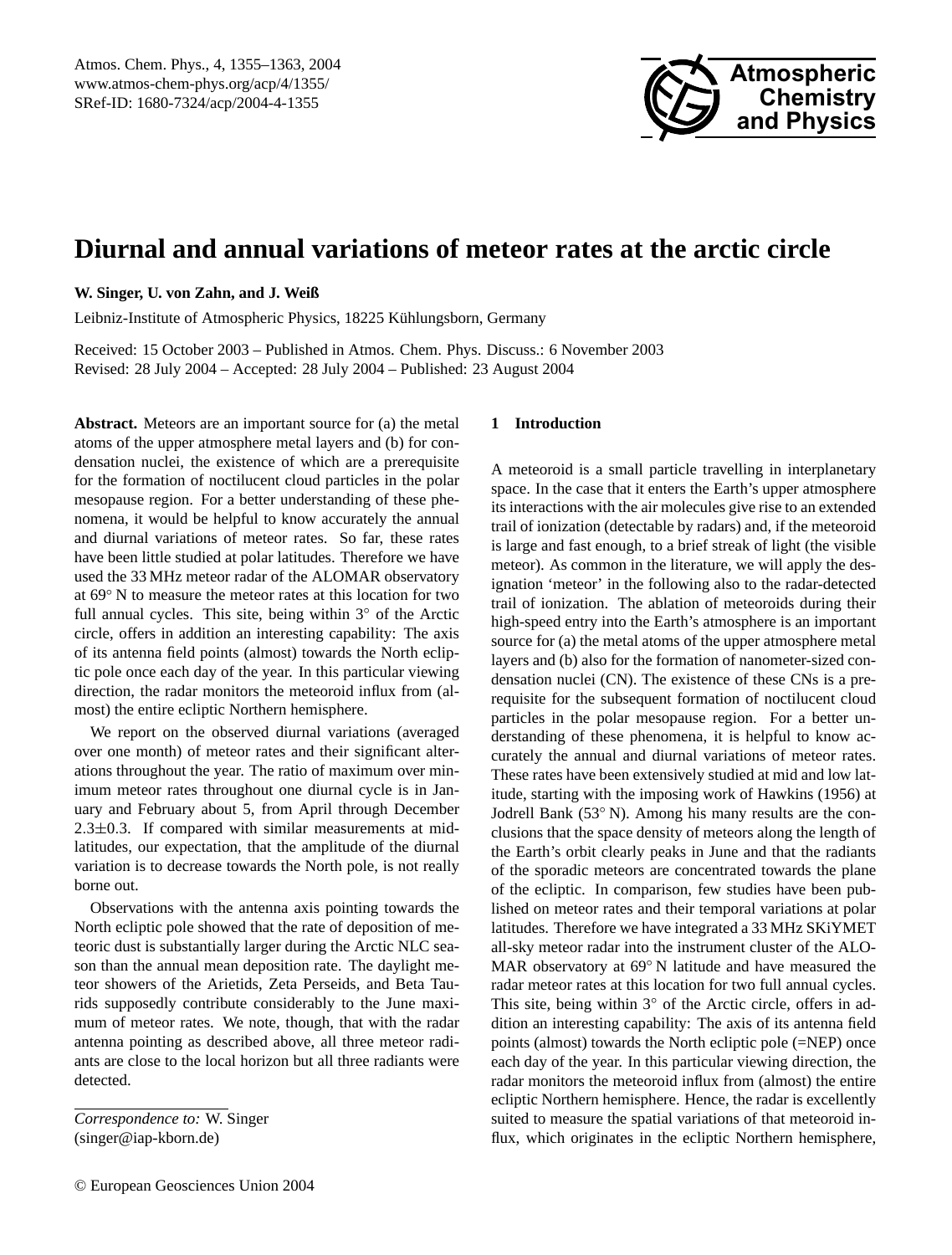

**Fig. 1.** Two-element crossed receive antenna of the SKiYMET radar. Panel **(a)**: Horizontal radiation pattern with azimuthal cuts at 10◦ , 60◦ and 80° zenith angle; Panel (b): Vertical radiation pattern with zenithal cuts at 0° and 45° azimuth and a 3-dB beam width of 109° (courtesy of Genesis Software).

along the path of the Earth about the Sun. Here we report on the observed diurnal variations (averaged over one month) of meteor rates and their significant alterations throughout the year

#### **2 The radar instrument: its parameters and sites**

This study was performed using a commercially produced SKiYMET all-sky interferometer meteor radar (Hocking et al., 2001). Its basic instrument parameters are:

| frequency            | 32.55 MHz                          |
|----------------------|------------------------------------|
| peak power           | 12 kW                              |
| pulse width          | $13 \mu s$                         |
| pulse rep. frequency | 2144 Hz                            |
| transmitting antenna | 3-element crossed Yagi antenna     |
| receiving antenna    | 5-channel interferometer           |
|                      | of 2-element crossed Yagi antennas |
| sampling resolution  | $0.94$ ms                          |
| height range         | 78–120 km                          |
| angular resolution   | $2^{\circ}$                        |
|                      |                                    |

The radar antennas apply crossed antenna elements to ensure a near uniform azimuthal sensitivity to meteor echoes as shown in Fig. 1a for the receiver antenna. The system uses a 5-antenna interferometer on reception, resulting in a range accuracy of 2 km and angular accuracy of 1 to 2◦ in meteor location. The dependence of the receiver antenna gain on the elevation is shown in Fig. 1b. It is rather uniform for zenith angles less than, say,  $60^{\circ}$  and tends towards zero for echoes close to the local horizon. We note that the system detects only meteor trails oriented perpendicular to the radial direction from the radar to the meteor trail. Still, the gain pattern implies a rather well behaved detection efficiency for meteors from all directions except for those entering close to the vertical.

Meteor entry velocities can be estimated from about 5% of the detections using the phase oscillations prior and after the peak in the signal amplitude and a radiant determination is possible on a statistical basis (for details see Hocking et al., 2001).

A theoretical estimate for the limiting meteor sensitivity of the radar is obtained using the minimum detectable power  $P_{noise}$  at the antenna determined from a sky noise map for 45 MHz at 69° N (Campistron et al., 2001) after Eqs. (1) and  $(2)$ , where k is Boltzman's constant.

 $P_{noise} = (T_A + T_r)kB = \{T_A + T_0(F - 1)\}$  (1)

$$
T_A = T_{32.55 \text{ MHz}} = T_{45 \text{ MHz}} (32.55/45)^{-2.5}
$$
 (2)

We use the bandwidth of the receiver,  $B=50$  kHz, and correct also for the small additional receiver noise at  $T_0$ =290 K with its noise figure,  $F=4$ . Using a sky temperature  $T_A$ =8000 K a value of  $P_{noise}$ =1.3·10<sup>-14</sup> W results. Only echoes about 10 dB above the cosmic noise floor will be detected, so the practical detection threshold power is  $P_{th}$ =1.3·10<sup>-13</sup> W. For a peak power  $P_t$  of 12 kW and a cable loss of about 1 dB, a radar frequency  $f$ , the speed of light c, and an antenna directivity ( $D=5.4$ ) at a minimum range R of 80 km, the minimum threshold power corresponds according to Eq. (3) to a minimum detectable electron line density of  $q_{lim}$ =3.6·10<sup>12</sup> electrons/m (McKinley, 1961).

$$
q_{\lim} = \{ (P_{th}R^3)/(2.5 \cdot 10^{-32} P_t D^2 (c/f)^3) \}^{1/2}
$$
 (3)

$$
M = 40 - 2.5 \log q_{lim}
$$
\n<sup>(4)</sup>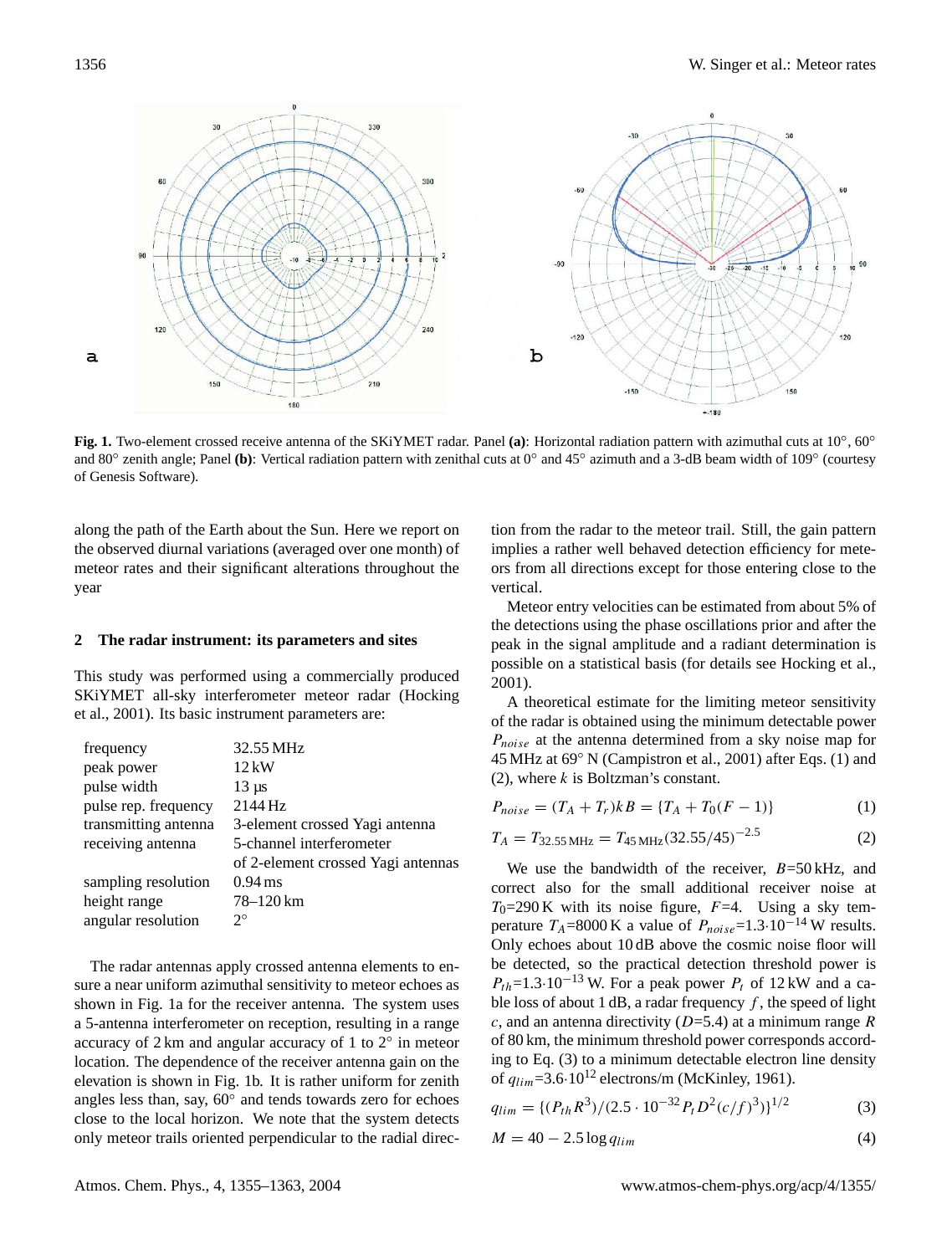

**Fig. 2.** Annual variation of daily mean meteor count rates at Juliusruh (54◦ N) and Andenes (69◦ N) between November 1999 and April 2004.

This  $q_{lim}$  corresponds to a meteor of radio magnitude +8.6 using the relation between magnitude and electron line density given by Eq. (4).

From November 1999 until August 2001, the radar was operated at our field station Juliusruh, Germany, with geographic coordinates 54.6◦ N, 13.4◦ E. Thereafter the radar was moved to the ALOMAR observatory, Norway, with geographic coordinates 69.3◦ N, 16.0◦ E (von Zahn, 1997). There the radar is located 2.6◦ N of the Arctic circle and is in continuous operation since the end of September 2001 (Singer et al., 2003).

The daily meteor count rates are characterized by a strong annual variation (Fig. 2). The largest values are observed in summer (June) and the lowest count rates are detected in winter (February), both, at mid-latitudes as well as at Arctic latitudes. The Leonid shower of November 2002 is also clearly noticeable. Typical distributions of the meteor occurrence in dependence on height and on decay time are depicted in Fig. 3. The distributions are normalized to their peak values. The meteor layer peaks at about 90 km in winter with a half width of about 19 km. In summer, the peak altitude is approximately 92 km and the layer is narrower with a half width of about 12 km.

For any site on the Arctic circle, the NEP passes through the zenith once a day. We show in Fig. 4 an idealized sketch of this viewing geometry. In this figure, the actual elevation pattern of Fig. 1b is idealized to a mushroom shape. We remind the reader, though, that the actual elevation pattern cuts out from detections those meteors which enter nearly vertically. Otherwise, meteoroids can be observed which enter in (almost) all directions from the ecliptic Northern hemisphere, none can be observed entering from the South ecliptic hemisphere. Such geometry seems well suited to study the variation of meteoroid fluxes along the path of the Earth about the Sun. For this geometry to occur, the local time needs to be 06:00 LT, 24:00 LT, 18:00 LT, and 12:00 LT close to the spring equinox, the summer solstices, the autumn



**Fig. 3.** Monthly mean distributions of the meteor occurrence at Andenes. The peak rates are 9271 meteors in February 2002 and 47 753 meteors in June 2002.



**Fig. 4.** Schematic of the viewing geometry of a SKiYMET radar located on the Arctic circle. The mushroom-like feature at the radar site is to mimic the idealized elevation pattern of the instrument sensitivity. Meteor trails have to be at a right angle to this feature in order to be detectable by the radar.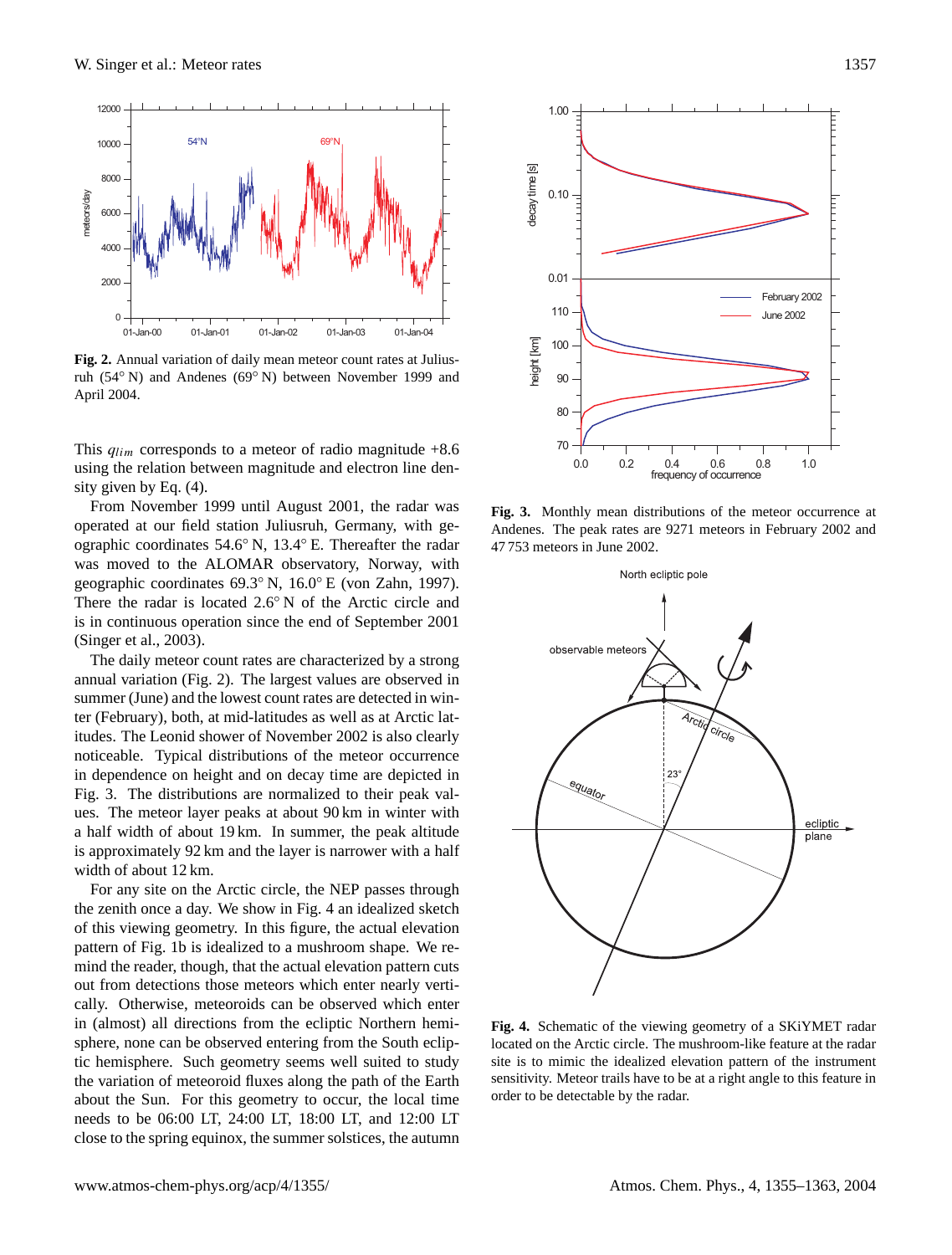



**Fig. 5.** Illustration of the radar capability to look towards the North ecliptic pole once each day of the year.





**Fig. 6.** Monthly means of the diurnal variations in meteor rates throughout the year 2002.

equinox and the winter solstices, respectively (Fig. 5). We recognize that the ALOMAR site is located 2.6◦ N of the Arctic circle. This offset is, however, only of the same size or smaller than the diameter of most meteor streams and therefore we consider it unimportant for our following considerations.

#### **3 Diurnal variations of meteor rates**

We show in Fig. 6 monthly means of the meteor rates as observed at the ALOMAR site and as function of Central European Time (CET). The latter is only a few minutes different from the local solar time at the radar site. Total meteor count rates covering the height range 75 to 120 km were calculated from the raw data after removal of multiple detections and counting ambiguous detections in range only once. Only unambiguous detections were allowed for meteors with altitude above 100 km. Furthermore, there was no attempt made to eliminate shower meteors from these statistics. Un-

**Table 1.** The ratio of maximum over minimum meteor rates throughout one diurnal cycle for the year 2002 (The \*February value is a mean of 2002 and 2003).

| Jan. | Feb.* March April May June     |  |  |
|------|--------------------------------|--|--|
|      | 5.6 5.1 2.8 2.3 2.5 2.5        |  |  |
|      |                                |  |  |
|      | July Aug. Sept. Oct. Nov. Dec. |  |  |
| 2.0  | 2.0 2.2 2.4 2.6 2.4            |  |  |

der these rules, the instrument yields meteor rates in the order of 250±200 meteors per hour.

Absolute maximum and minimum meteor rates are reached near 07:00 LT in June and 15:00 LT in February, respectively, their ratio being about 20 (a day-by-day analysis of February data shows that the absolute minimum of meteor rates is reached during the first week of February). The fact that the meteor count rate maximizes in June is of great significance for the aeronomy of noctilucent clouds. It very likely means that also the total meteoric mass flux maximizes during June. The latter is assumed to be the dominant source for condensation nuclei (CN) in the altitude range 75 to 90 km. The existence of these CNs is a prerequisite for the formation of noctilucent cloud particles in the polar mesopause region (von Zahn and Berger, 2003).

The ratio of maximum over minimum meteor rates throughout one diurnal cycle is given in Table 1 for each month of the year 2002. In January and February this ratio is about 5, from April through December 2.3±0.3. If compared with similar measurements at mid-latitudes (e.g. Nakamura et al., 1991), our expectation, that the amplitude of the diurnal variation is to decrease towards the North pole, is not really borne out.

In order to evaluate the reproducibility of the diurnal variations, we show in Fig. 7 monthly mean variations of meteor rates for June and February for both the years 2002 and 2003. According to Fig. 6, these are at our observation site the months with maximum and minimum total meteor rates, respectively. Very conspicuous are not only the large differences in meteor rates between the two months, but also the variability of the local times at which the maximum and minimum rates occur. If the diurnal variation would be driven solely by the orbital motion of the Earth about the Sun, the maxima and minima should occur at 06:00 and 18:00 LT, respectively. Actual deviations from this first-approximation values reach up to 5 h or 75◦ of a full diurnal cycle. Clearly, higher order effects than just the orbital motion of the Earth contribute significantly to the shape of the diurnal variation curve.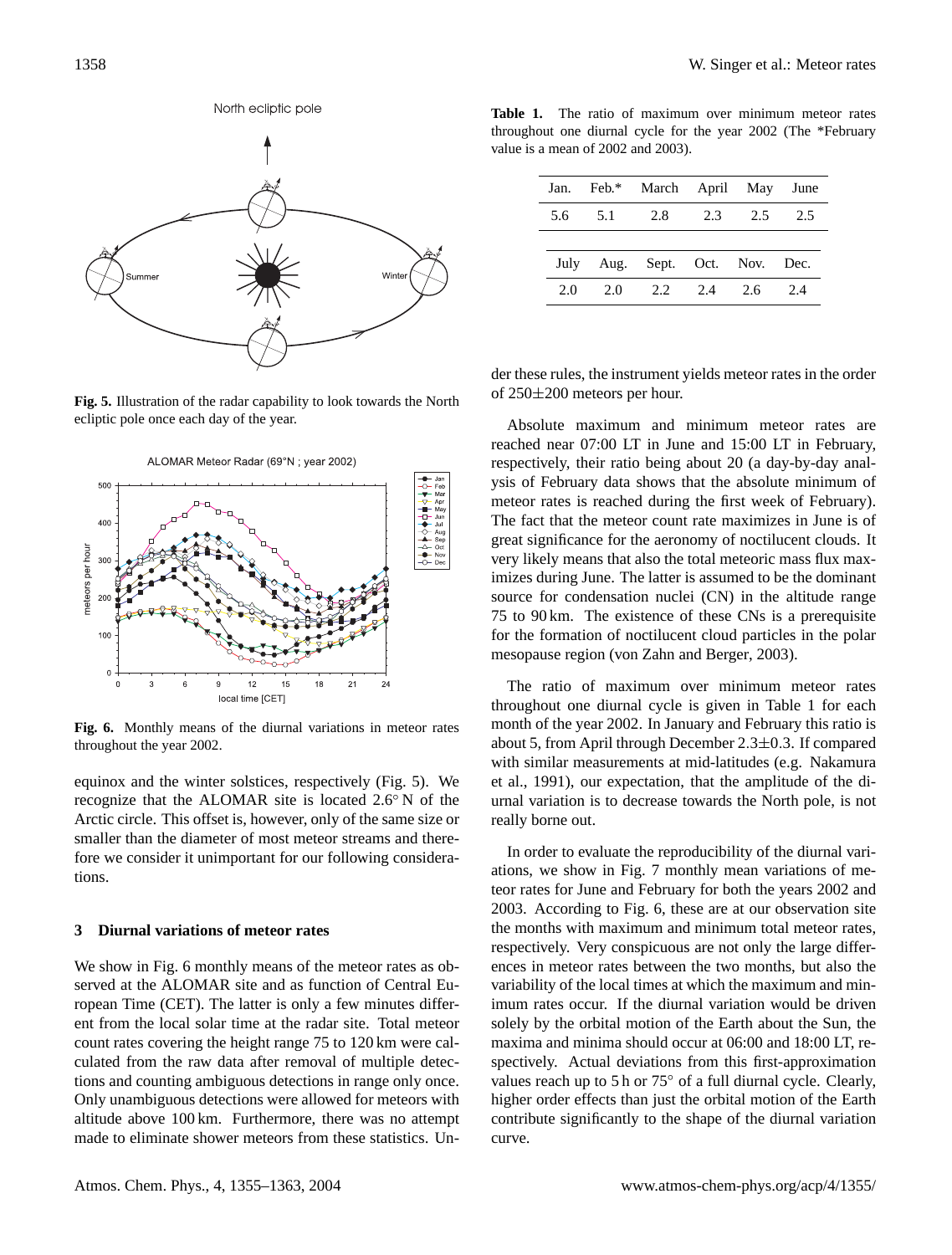

**Fig. 7.** Monthly means of the diurnal variation in meteor rates for February and June of the years 2002 and 2003.

#### **4 Annual variation of observed meteors**

## 4.1 Annual variation of diurnally averaged meteor rates

Monthly means of the diurnal variations in meteor rates as observed by our ALOMAR meteor radar have been shown already in Fig. 6 and indicate a clear maximum of this rate during the month of June, the minimum in February. This general character of the observed annual variation can be recognized also in Fig. 2, the presentation of our raw data.

We compare in Fig. 8 the annual variation of meteor rates as observed at different Northern latitudes by our meteor radars at 69◦ N (ALOMAR) and 54◦ N (Juliusruh), respectively. The relative change from maximum to minimum rate has become somewhat smaller in going to a lower latitude, but no major difference is discernible. A strong June/July maximum and February minimum of meteor rates was found much earlier also by Hawkins (1956) with his radar located at 53◦ N (Jodrell Bank) who summarizes his result as follows: "There is a dense complex of orbits in the region traversed by the Earth during the months May to August". We note, though, that there exists a small difference in the local time at which the June maxima occur. For our 54◦ N radar this near 06:00 LT, for Hawkins' 53◦ N radar it is more in the late morning hours. Any significance of this small difference remains to be studied.

# 4.2 Annual variation of observed meteors arriving from the ecliptic Northern hemisphere

As explained in Sect. 2, at our observation site the NEP passes close to the zenith once a day. The local times that this happens are e.g. 02:25, 00:23, and 22:25 LT for 15 May, 15 June, and 15 July, respectively. We can follow this coincidence throughout the year and Fig. 9 shows the number of meteors observed over a period of one hour, each centered



**Fig. 8.** Monthly means of the diurnal variation in meteor rates for January, February, and June at mid-latitudes and Arctic latitudes.



**Fig. 9.** Annual variation of the meteor rate with the NEP close to the zenith at the radar site. Plotted are the number of meteors for a 1 h period, centered on the local time of closest approach of the NEP to the zenith in the years 2002, 2003, and 2004.

on the local time of passage of the NEP close to the zenith. Even under this special viewing geometry, a strong annual variation of meteor rate is clearly present and with the maximum rate occurring in June. This is one more proof that the total meteoric flux entering the Earth's atmosphere from the North ecliptic hemisphere depends strongly on the position of the Earth along its orbit about the Sun, that is on ecliptic longitude.

To analyse the situation further, we will now study the altitude distribution of the observed meteors. Figure 10 show the altitude distribution of all detected meteors during the one hour of "NEP-close-to-zenith" for the days of maximum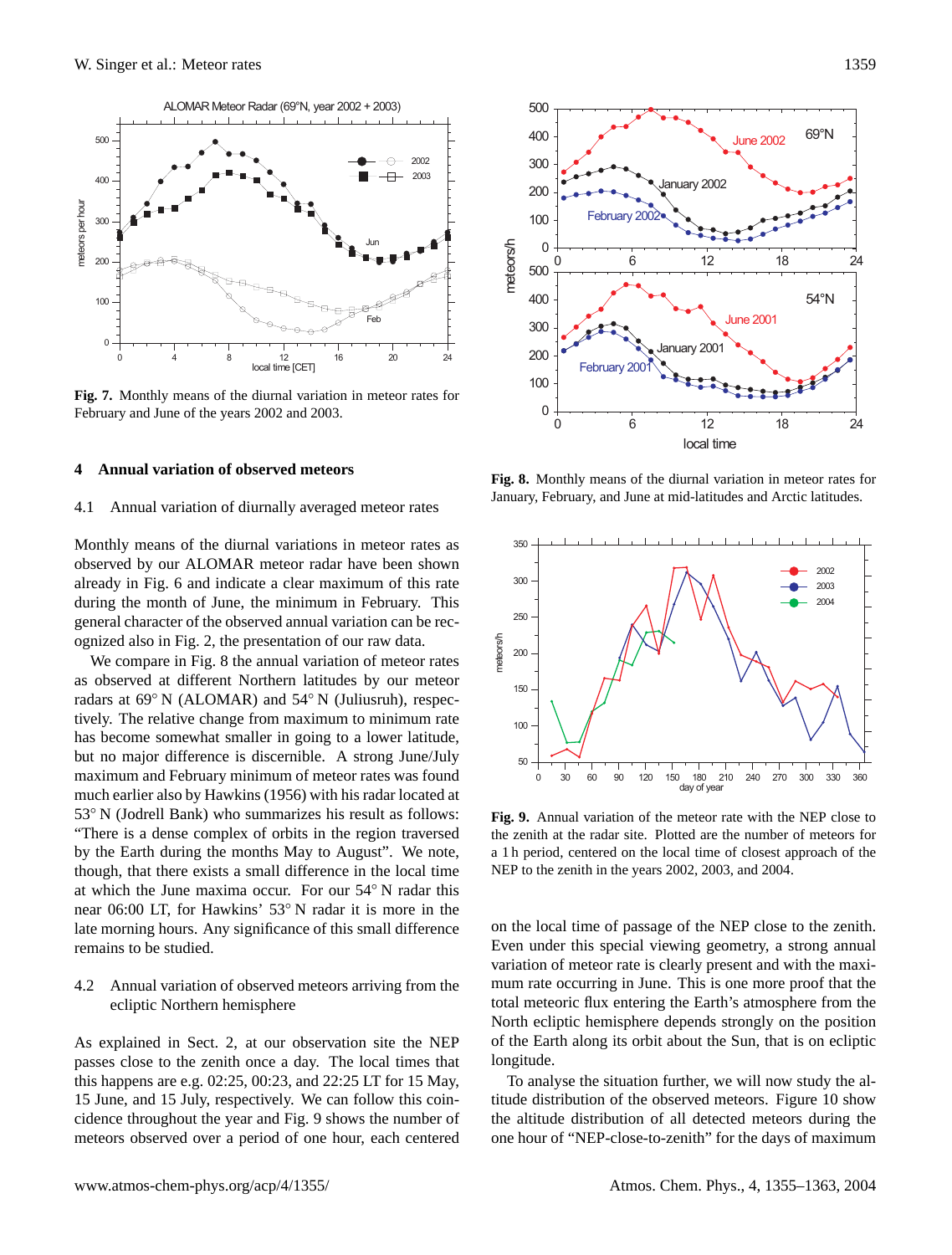

**Fig. 10.** The altitude distribution of all detected meteors during the one hour of "NEP-close-to-zenith" for the dates of maximum activity of the three June daylight showers (8 June – Arietids, 13 June – Zeta Perseids, 29 June – Beta Taurids). The meteor rates are shown separately for the years 2002 and 2003.

activity of the three June daylight showers. Black lines indicate the observations of 2002, the red ones those of 2003. The distribution peaks at 92 km in early June and at 88 km in late June. This may indicate a lessening influence of the fast, early-June Arietids on the gross distributions. The occurrence peak of the Arietids was found by Browne et al. (1956) also near 92 km in their Jodrell Bank observations. Their occurrence distribution extends, however, to 110 km altitude at undoubtedly higher radiant altitudes than studied by us. The difference of meteor rates observed by the two radars at altitudes above 95 km could well be caused by a rapid decrease of detection efficiency of our SKiYMET radar for meteor trails at and above this altitude. We note, though, that trails of Leonid meteoroids have been clearly detected even above 110 km by our SKiYMET radar (Singer et al., 2000) which is probably helped greatly by the high entry velocity (and thus ionization efficiency) of these meteoroids. Hence, the loss of detection efficiency of our radar above 100 km is not necessarily a sharp cut-off.

The question has been raised whether all or part of the strong annual variation in meteor rates as shown here in Figs. 2 and 9 could be caused by annual variations of the atmospheric density or density scale height at meteor altitudes? This topic has been theoretically studied by e.g. Ellyett and Kennewall (1980) who conclude that such a sug-



Fig. 11. The height distribution of entry velocities and their occurrence observed at ALOMAR during the Eta Aquarid shower in May 2004. The blue line represents meteors with entry velocities greater than 50 km/s at an enhanced scale.

gestion is at least plausible. The location of our radar is unique in the sense that it observes a mesopause region which might well be called the best-investigated of all. This mesopause region above the Andya Rocket Range and ALO-MAR ( $69°$  N,  $16°$  E) has been studied for decades using instruments aboard sounding rockets and meteorological rockets as well as ground-based lidars, radars, and night glow spectrometers. We thus try to summarize some relevant results of this work.

The meteor rates, observed by the ALOMAR meteor radar, maximize close to 90 km altitude (Fig. 10). It so happens that at this altitude, a minimal seasonal change of number density occurs. The ratio of number densities in (January–March) over those in (July+August), as obtained from rocket-borne ionization gages is 0.5, 1.0, and 1.8 at 80, 90, and 100 km altitude, respectively (Rapp et al., 2001). More generally speaking, if one takes the mean June density as reference, the densities from spring through autumn stay within the range of  $\pm 10\%$ . In fact, the variations are so small that the error bars allow a density in spring which can be either smaller or larger than in June. According to our Fig. 9, the meteor rate varies, however, by a factor of almost 2 from late March/early April to June. This increase can clearly not be attributed to the seasonal density change at 90 km altitude.

Can a change in density scale height  $H_n$  explain part or all the change in meteor rate? In the altitude range 90 to 100 km,  $H_n$  is smallest in the period July+August, but it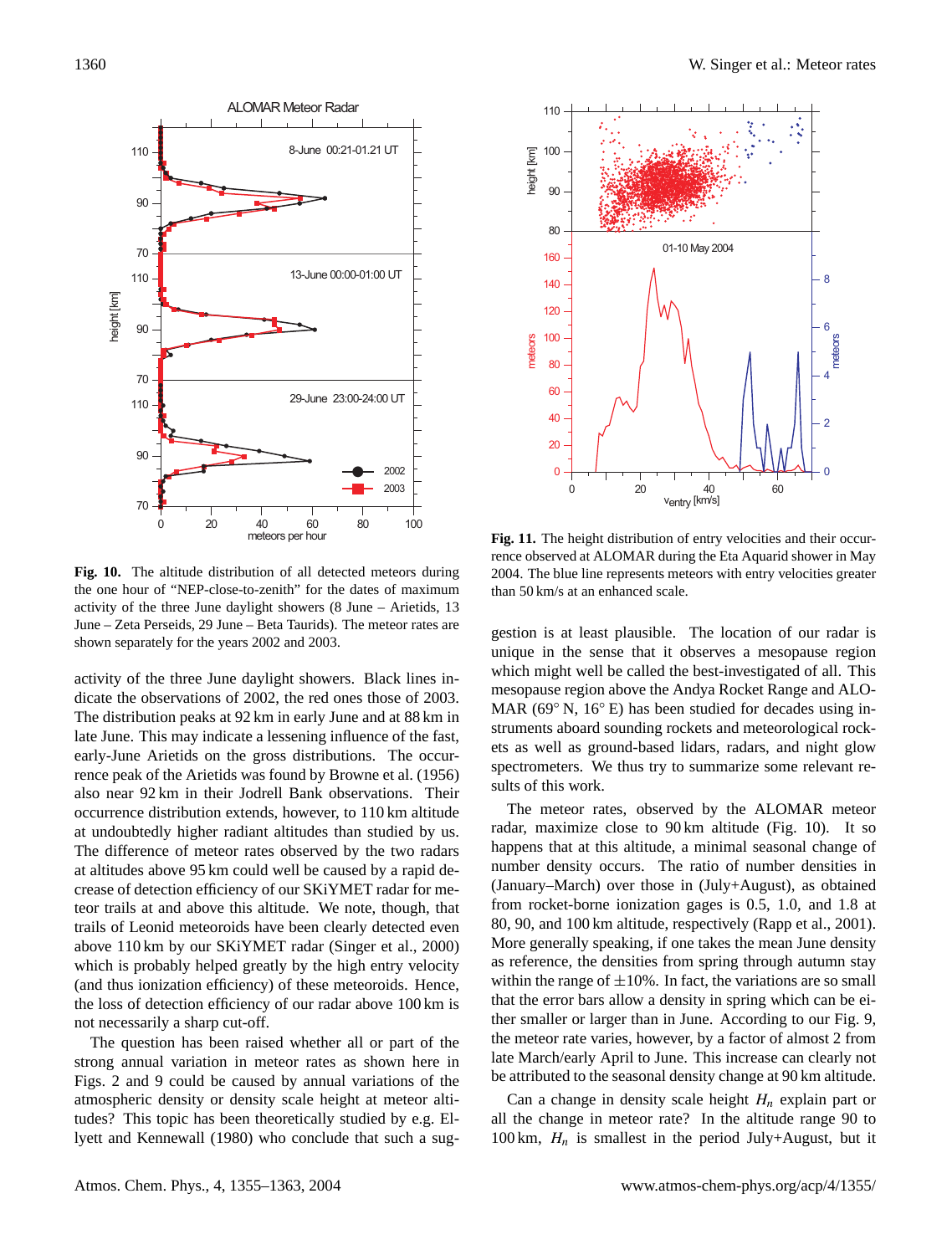| $\frac{1}{2}$       |              |             |               |              |
|---------------------|--------------|-------------|---------------|--------------|
| Shower              | Eta Aquarids | Arietids    | Zeta Perseids | Beta Taurids |
| Date of peak        | $4/5$ May    | 8 June      | 13 June       | 29 June      |
| Radiant RA [h, min] | $22h$ 30 min | $03h00$ min | 04h12min      | 05h16min     |
| Radiant RA [°]      | 337.5        | 45          | 63            | 79           |
| Radiant Dec [°]     | $-1.3$       | $+24$       | $+26$         | $+21$        |

]  $+8$   $+7$   $+7$   $+1$ 

LT of radiant transit 09:10 10:50 11:45 11:40

Time when NEP and zenith are closest together 03:04 LT 00:51 LT 00:30 LT 23:28 LT Entry velocity [km/s] 64 39 29 31 Equivalent visual ZHR  $20-60$  60  $40$  20 Period [y] 8 2.0 2.0 3.3 Perihel distance [AU] 0.57 0.09 0.35 0.34 Eccentricity 0.95 0.94 0.79 0.85 Ecliptic inclination 164 21 0 6

is only a factor 1.34 larger in January–March period (Rapp et al., 2001). It seems unlikely that this factor can produce the observed factor-2-change in meteor rate. Furthermore, if large density scale heights lead automatically to small meteor rates as argued by Ellyett and Kennewall (1980), then the rate should be smaller in September/October than January– March. This is not observed.

Radiant altitude for NEP in zenith [◦

As the density scale height is a function of ambient temperature, we should check the available temperature information too: (a) In the Lübken  $(1999)$  temperature climatology, the 90 km temperature stays in the very narrow temperature range of 135±2 K from early June until 1 August, or in other words, it "bottoms out" for no less than 7 weeks. The same feature is found by Müllemann  $(2003)$ , only 1 K higher. (b) In the Singer et al. (2004) climatology a similar, though not identical "bottom" of the 90 km temperature is notable. It extends from about day-of-year (d.o.y.) 170 (19 June) to d.o.y. 220 (8 August). (c) In the Singer et al. (2004) climatology, a rapid rise of the 90 km-temperature happens from d.o.y. 220 (8 August) until d.o.y. 270 (27 September). In this relatively short period, the 90 km-temperature rises from about 135 K to 195 K. This scenario represents the disappearance of the low-level mesopause at the end of the polar summer. The earlier published data of (Singer et al., 2003) show the same two basic features of the 90 km-temperature with the temperature increase at the end of the polar summer concentrated into an even shorter transition period (late August until the end of September).

If one compares these features of the temperature variations with those of the meteor rate (as shown in our Fig. 9), we conclude: The "bottoming-out" temperature feature in June/July can hardly be discerned in the meteor rate variation. The maximum meteor rate about mid-June is sustained for only one month and is neighbored by lesser values on either side (May and July). Furthermore, the rapid September increase in 90 km-temperature (and hence scale height) is not reflected in the observed meteor rates as shown in Fig. 6 for which the steepest decrease of meteor rate occurs about one month before the period of rapid temperature increase.

In summary, the observed properties of the mesopause above ALOMAR do not support a notion that a major part of the observed annual variation in meteor rate is caused by annual variations in the ambient atmosphere.

#### 4.3 Summer daytime showers

Meteor radars have long identified a number of prominent meteor showers in summer. The strongest of the May/June period are listed with some of their properties in Table 2 (radiants from Kronk (2003); other parameters from McKinley (1961)). It is remarkable that all four are "daylight" showers in the sense that their radiant transits occur some times between 09:00 and 12:00 LT. The Eta Aquarid shower in early May shows up clearly in our radar data despite low count rates, only 28 meteors with entry velocities above 50 km/s have been observed within 10 days (blue line and dots in Fig. 11). This enhanced visibility is most likely due to the high entry speed  $v_{at} \approx 64 \text{ km/s}$  of these shower meteoroids which cause their electron line density q to be enhanced over that of slower meteors by about  $v_{at}^{3.4}$  (Bronshten, 1983). From both peaks of the velocity distribution for entry velocities greater than 50 km/s similar radiants could be determined (50–54 km/s: RA 22 h 37 min, Dec −1 ◦ ; 64–68 km/s: RA  $22 h 41 min$ ; Dec  $-1^{\circ}$ ). The agreement of the two independent results is quite satisfying.

In a mass plot of the hourly meteor counts at Andenes in June 2002 (Fig. 12) three peaks are clearly recognizable between 06:00 and 10:00 UT which are related to the Arietids, Zeta Perseids, and Beta Taurids as shown below. In 2002 our observed meteor rate peaks between 7–8 June (Arietids), between 11–18 June (Zeta Perseids), and between 25– 29 June (Beta Taurids). The contribution of the three daytime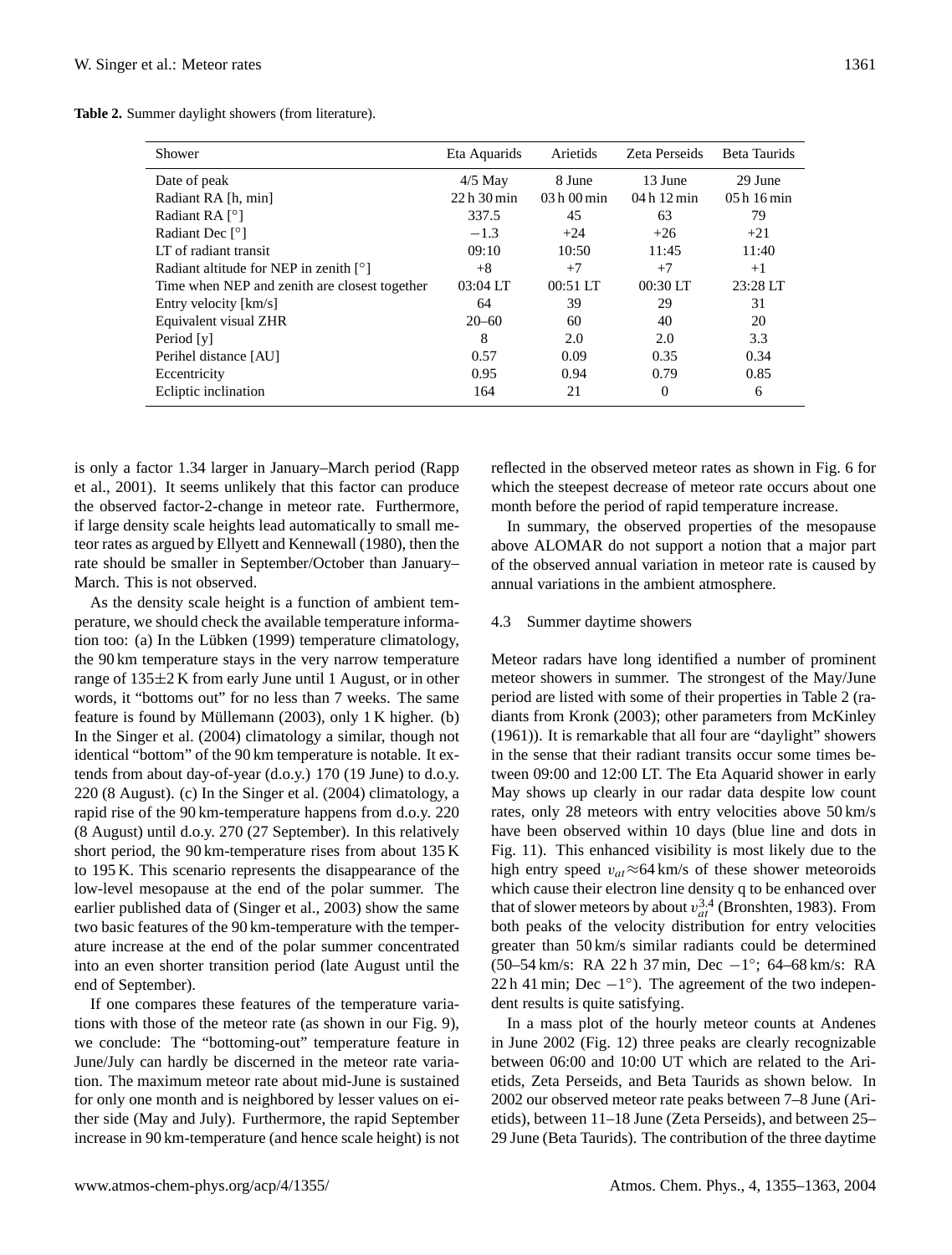**Table 3.** Summer daylight showers (from observations at 69◦ N).

| Shower                                     | Arietids                                 | Zeta Perseids                            | Beta Taurids             |
|--------------------------------------------|------------------------------------------|------------------------------------------|--------------------------|
| Date of radiant estimate 2002              | $7-8$ June                               | $11-18$ June                             | $26-28$ June             |
| Shower velocity range [km/s]               | $36 - 44$                                | $28 - 30$                                | $30 - 34$                |
| Radiant RA [h, min]                        | 03 h $10 \text{ min} \pm 20 \text{ min}$ | 04 h $14 \text{ min} \pm 20 \text{ min}$ | 06 h 02 min $\pm$ 20 min |
| Radiant Dec $\lceil \circ \rceil$          | $+27\pm3$                                | $+31\pm3$                                | $+23\pm3$                |
| Meteors, with shower velocity $N_{shower}$ | 72                                       | 127                                      | 71                       |
| Meteors, all velocities $N_{all}$          | 947                                      | 3907                                     | 1332                     |
| Ratio $N_{shower}/N_{all}$ [%]             | 8                                        | 3                                        | 5                        |



**Fig. 12.** The diurnal variation of hourly meteor counts observed at Andenes in June 2002.



**Fig. 13.** Normalized occurrence of entry velocities during the daytime meteor showers at Andenes in June 2002 and 2003.

showers to the total meteor rate has been estimated in the following way.

For each of the shower periods meteors are selected for a narrow range of entry velocities centred to the corresponding shower velocity (see Table 3 and Fig. 13) and from these meteors a radiant is determined. We found in all cases well defined radiants (Table 3) which are in good agreement with the radiants given in Table 2. The ratio of meteors in the selected shower velocity band to all meteors for which entry velocities were obtained is generally less than 10%.

A general weakness of signatures from these three June showers for our observation conditions can be expected from the low altitude of their radiants. For our "NEP-close-tozenith" condition, the radiants of the Arietids, Zeta Perseids, and Beta Taurids are only 8°, 7°, and 7°, respectively, above the local horizon. This should put their meteor trails at rather higher altitudes at which the detection sensitivity of the radar is already strongly reduced. Therefore, we are not really surprised to see so little trace of these showers in our data.